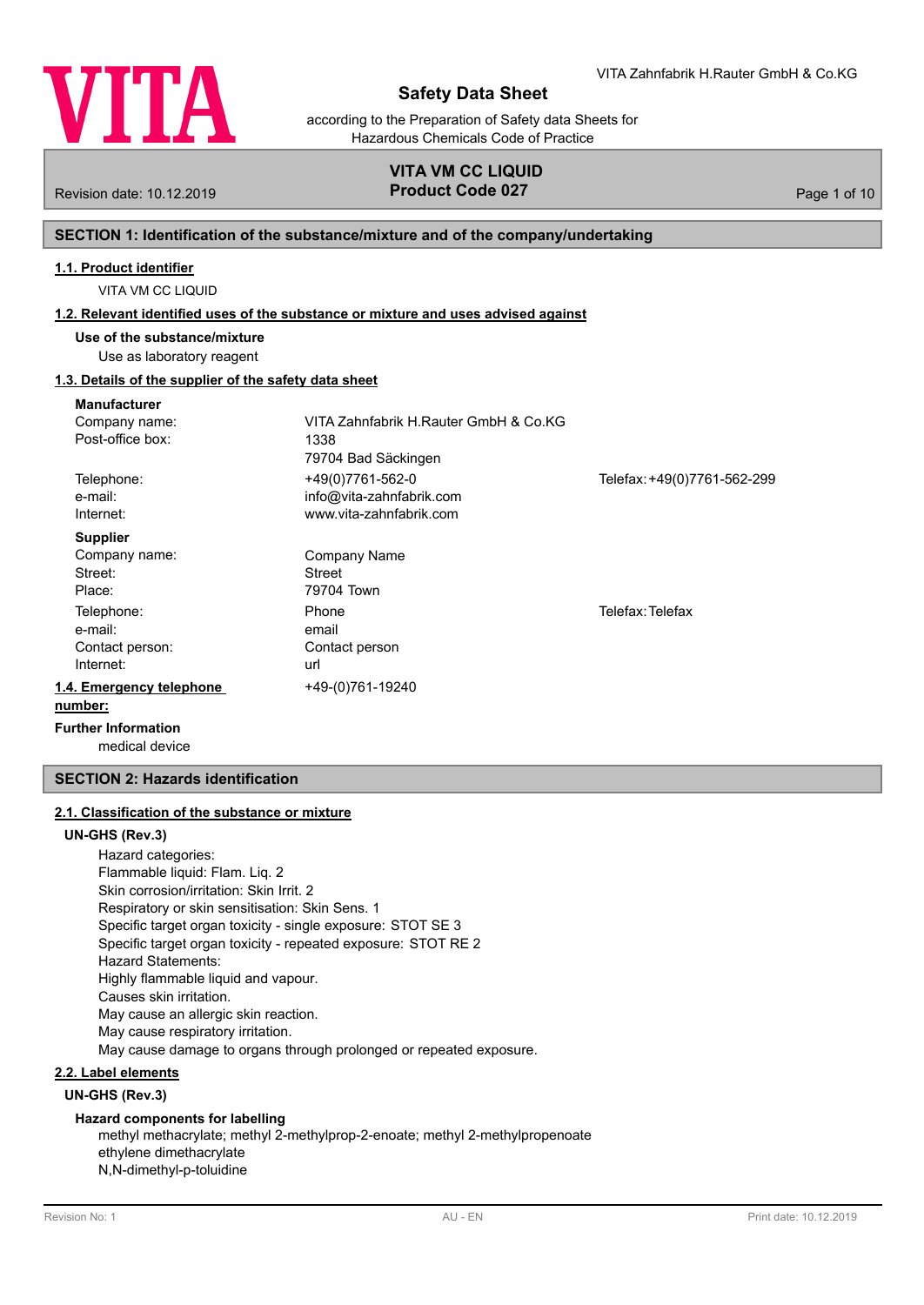

according to the Preparation of Safety data Sheets for Hazardous Chemicals Code of Practice

# **VITA VM CC LIQUID**

Revision date: 10.12.2019 **Page 2 of 10** 

| Signal word:                    | Danger                                                                                                    |  |  |  |
|---------------------------------|-----------------------------------------------------------------------------------------------------------|--|--|--|
| Pictograms:                     |                                                                                                           |  |  |  |
| <b>Hazard statements</b>        |                                                                                                           |  |  |  |
| H <sub>225</sub>                | Highly flammable liquid and vapour.                                                                       |  |  |  |
| H315                            | Causes skin irritation.                                                                                   |  |  |  |
| H317                            | May cause an allergic skin reaction.                                                                      |  |  |  |
| H335                            | May cause respiratory irritation.                                                                         |  |  |  |
| H373                            | May cause damage to organs through prolonged or repeated exposure.                                        |  |  |  |
| <b>Precautionary statements</b> |                                                                                                           |  |  |  |
| P210                            | Keep away from heat, hot surfaces, sparks, open flames and other ignition sources. No<br>smoking.         |  |  |  |
| P233                            | Keep container tightly closed.                                                                            |  |  |  |
| P240                            | Ground and bond container and receiving equipment.                                                        |  |  |  |
| P241                            | Use explosion-proof electrical/ventilating/lighting equipment.                                            |  |  |  |
| P242                            | Use non-sparking tools.                                                                                   |  |  |  |
| P243                            | Take action to prevent static discharges.                                                                 |  |  |  |
| P260                            | Do not breathe dust/fume/gas/mist/vapours/spray.                                                          |  |  |  |
| P <sub>264</sub>                | Wash hands thoroughly after handling.                                                                     |  |  |  |
| P271                            | Use only outdoors or in a well-ventilated area.                                                           |  |  |  |
| P272                            | Contaminated work clothing should not be allowed out of the workplace.                                    |  |  |  |
| P273                            | Avoid release to the environment.                                                                         |  |  |  |
| P280                            | Wear protective gloves/protective clothing/eye protection/face protection.                                |  |  |  |
| P303+P361+P353                  | IF ON SKIN (or hair): Take off immediately all contaminated clothing. Rinse skin with water<br>or shower. |  |  |  |
| P333+P313                       | If skin irritation or rash occurs: Get medical advice/attention.                                          |  |  |  |
| P362+P364                       | Take off contaminated clothing and wash it before reuse.                                                  |  |  |  |
| P304+P340                       | IF INHALED: Remove person to fresh air and keep comfortable for breathing.                                |  |  |  |
| P312                            | Call a POISON CENTER/doctor if you feel unwell.                                                           |  |  |  |
| P314                            | Get medical advice/attention if you feel unwell.                                                          |  |  |  |
| P233                            | Keep container tightly closed.                                                                            |  |  |  |
| P403+P235                       | Store in a well-ventilated place. Keep cool.                                                              |  |  |  |
| P405                            | Store locked up.                                                                                          |  |  |  |
| P501                            | Dispose of waste according to applicable legislation.                                                     |  |  |  |

## **2.3. Other hazards**

Vapours may form explosive mixtures with air.

# **SECTION 3: Composition/information on ingredients**

## **3.2. Mixtures**

## **Hazardous components**

| <b>CAS No</b> | l Chemical name                                                              | Quantity             |
|---------------|------------------------------------------------------------------------------|----------------------|
| 80-62-6       | methyl methacrylate; methyl 2-methylprop-2-enoate; methyl 2-methylpropenoate | $75 - 80%$           |
| 97-90-5       | ethylene dimethacrylate                                                      | $15 - 20%$           |
| 99-97-8       | N,N-dimethyl-p-toluidine                                                     | $1 - 5%$             |
| 131-57-7      | 2-Hydroxy-4-methoxy benzophenone                                             | < 1 %                |
| 2440-22-4     | 2-(2H-benzotriazol-2-yl)-p-cresol                                            | $< 1 \%$             |
| 868-77-9      | 2-hydroxyethyl methacrylate                                                  | $\frac{9}{6}$<br>< 1 |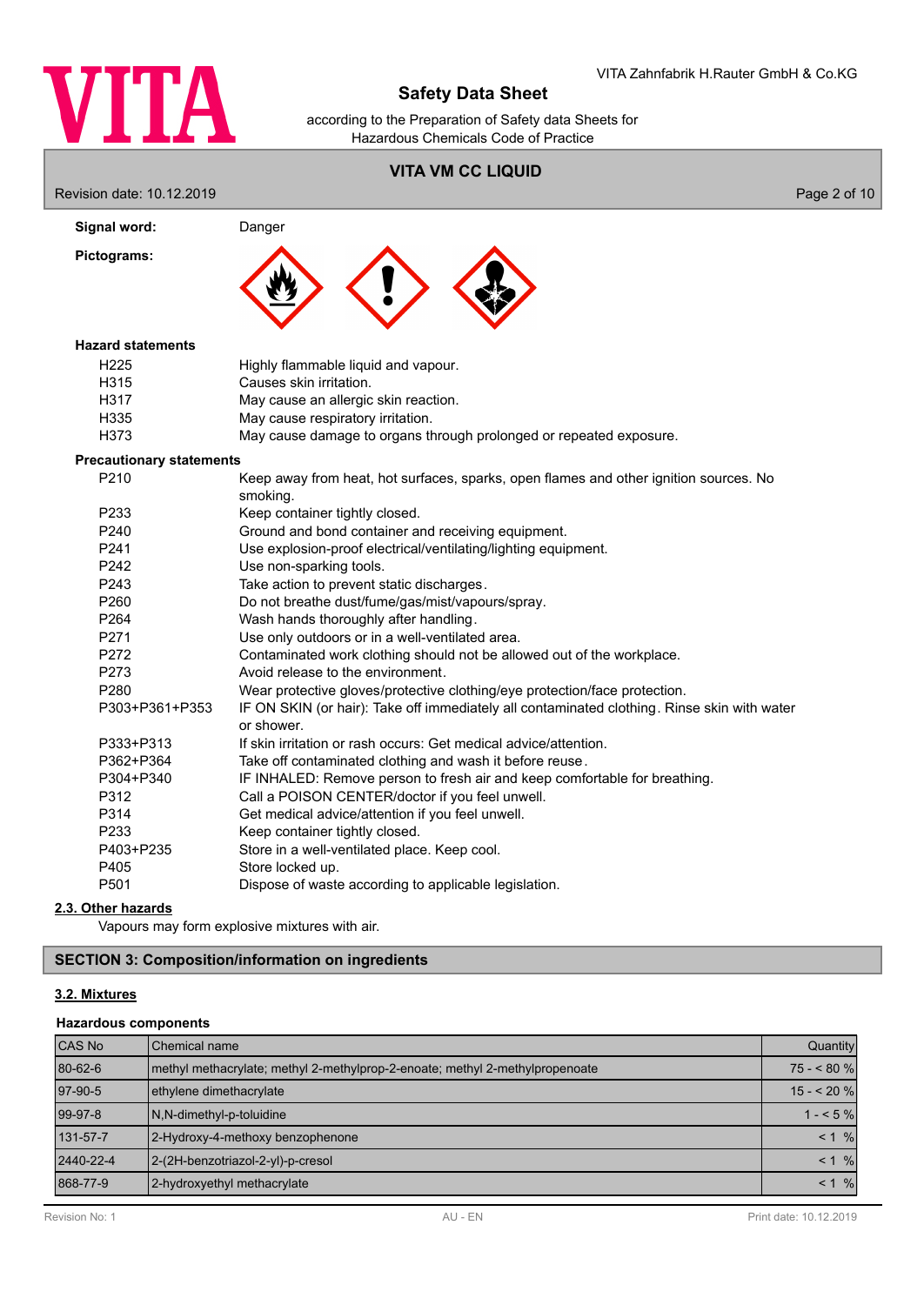

according to the Preparation of Safety data Sheets for Hazardous Chemicals Code of Practice

# **VITA VM CC LIQUID**

Revision date: 10.12.2019 Page 3 of 10

# **SECTION 4: First aid measures**

## **4.1. Description of first aid measures**

## **General information**

When in doubt or if symptoms are observed, get medical advice.

#### **After inhalation**

Provide fresh air. If breathing is irregular or stopped, administer artificial respiration. When in doubt or if symptoms are observed, get medical advice.

### **After contact with skin**

After contact with skin, wash immediately with plenty of water and soap. Take off immediately all contaminated clothing and wash it before reuse. Medical treatment necessary.

#### **After contact with eyes**

After contact with the eyes, rinse with water with the eyelids open for a sufficient length of time, then consult an ophthalmologist immediately. Remove contact lenses, if present and easy to do. Continue rinsing.

#### **After ingestion**

Rinse mouth immediately and drink plenty of water. Observe risk of aspiration if vomiting occurs. Never give anything by mouth to an unconscious person or a person with cramps. When in doubt or if symptoms are observed, get medical advice.

#### **4.2. Most important symptoms and effects, both acute and delayed**

No information available.

#### **4.3. Indication of any immediate medical attention and special treatment needed**

Treat symptomatically.

## **SECTION 5: Firefighting measures**

### **5.1. Extinguishing media**

## **Suitable extinguishing media**

Carbon dioxide (CO2), Foam, Extinguishing powder.

#### **Unsuitable extinguishing media**

**Water** 

### **5.2. Special hazards arising from the substance or mixture**

Highly flammable. Vapours can form explosive mixtures with air.

Hazardous decomposition products formed under fire conditions.

## **5.3. Advice for firefighters**

Wear a self-contained breathing apparatus and chemical protective clothing. Full protection suit.

#### **Additional information**

Use water spray jet to protect personnel and to cool endangered containers. Suppress gases/vapours/mists with water spray jet. Collect contaminated fire extinguishing water separately. Do not allow entering drains or surface water.

## **SECTION 6: Accidental release measures**

### **6.1. Personal precautions, protective equipment and emergency procedures**

Remove all sources of ignition. Provide adequate ventilation. Do not breathe gas/fumes/vapour/spray. Avoid contact with skin, eyes and clothes. Use personal protection equipment.

### **6.2. Environmental precautions**

Do not allow uncontrolled discharge of product into the environment. Explosion risk.

## **6.3. Methods and material for containment and cleaning up**

Absorb with liquid-binding material (e.g. sand, diatomaceous earth, acid- or universal binding agents). Treat the recovered material as prescribed in the section on waste disposal.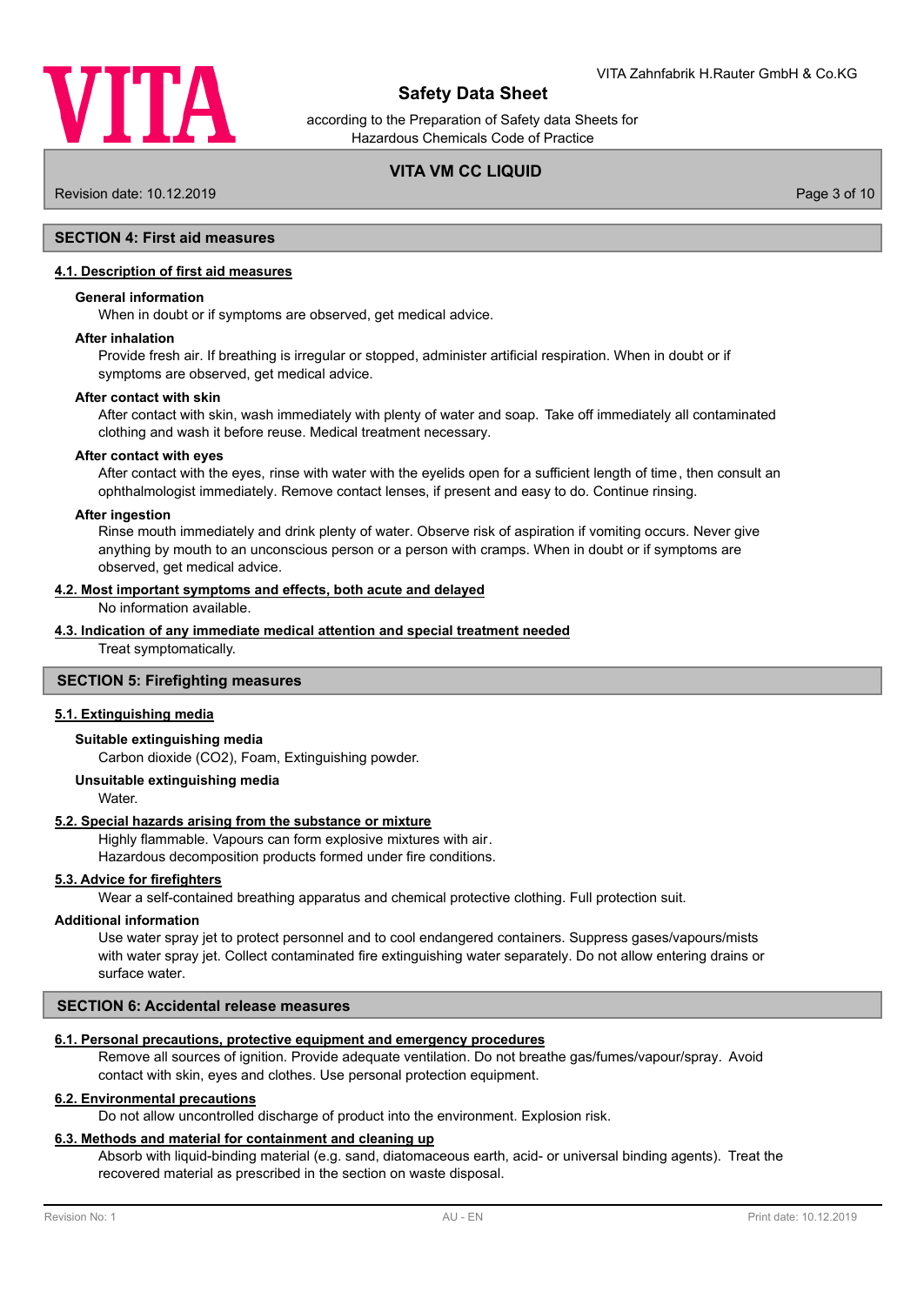

according to the Preparation of Safety data Sheets for Hazardous Chemicals Code of Practice

# **VITA VM CC LIQUID**

Revision date: 10.12.2019 **Page 4 of 10** 

## **6.4. Reference to other sections**

Safe handling: see section 7 Personal protection equipment: see section 8 Disposal: see section 13

## **SECTION 7: Handling and storage**

## **7.1. Precautions for safe handling**

### **Advice on safe handling**

Provide adequate ventilation. Do not breathe gas/fumes/vapour/spray. Avoid contact with skin, eyes and clothes. Use personal protection equipment.

## **Advice on protection against fire and explosion**

Keep away from sources of ignition - No smoking. Take precautionary measures against static discharges. Vapours can form explosive mixtures with air.

## **7.2. Conditions for safe storage, including any incompatibilities**

## **Requirements for storage rooms and vessels**

Keep container tightly closed. Keep locked up. Store in a place accessible by authorized persons only. Provide adequate ventilation as well as local exhaustion at critical locations. Keep in a cool, well-ventilated place. Keep away from heat, hot surfaces, sparks, open flames and other ignition sources. No smoking.

### **Hints on joint storage**

Do not store together with: Oxidizing agent. Pyrophoric or self-heating substances.

## **7.3. Specific end use(s)**

Use as laboratory reagent

### **SECTION 8: Exposure controls/personal protection**

### **8.1. Control parameters**

## **Additional advice on limit values**

Value:

methyl methacrylate; methyl 2-methylprop-2-enoate; methyl 2-methylpropenoate: 50 ppm (208 mg/m<sup>3</sup>) TWA 100 ppm (416 mg/m<sup>3</sup>) STEL

Source Workplace exposure standards for airborne contaminants ; Publication date: 27 April 2018

## **8.2. Exposure controls**

### **Appropriate engineering controls**

Provide adequate ventilation as well as local exhaustion at critical locations.

## **Protective and hygiene measures**

Remove contaminated, saturated clothing immediately. Draw up and observe skin protection programme. Wash hands and face before breaks and after work and take a shower if necessary . When using do not eat, drink, smoke, sniff. Avoid contact with skin, eyes and clothes. Do not breathe gas/fumes/vapour/spray.

### **Eye/face protection**

Wear eye protection/face protection. Wear eye/face protection.

### **Hand protection**

The quality of the protective gloves resistant to chemicals must be chosen as a function of the specific working place concentration and quantity of hazardous substances. For special purposes, it is recommended to check the resistance to chemicals of the protective gloves mentioned above together with the supplier of these gloves. Recommended glove articles KCL Camatril, Butoject

Breakthrough time (maximum wearing time) NBR (Nitrile rubber): 10 min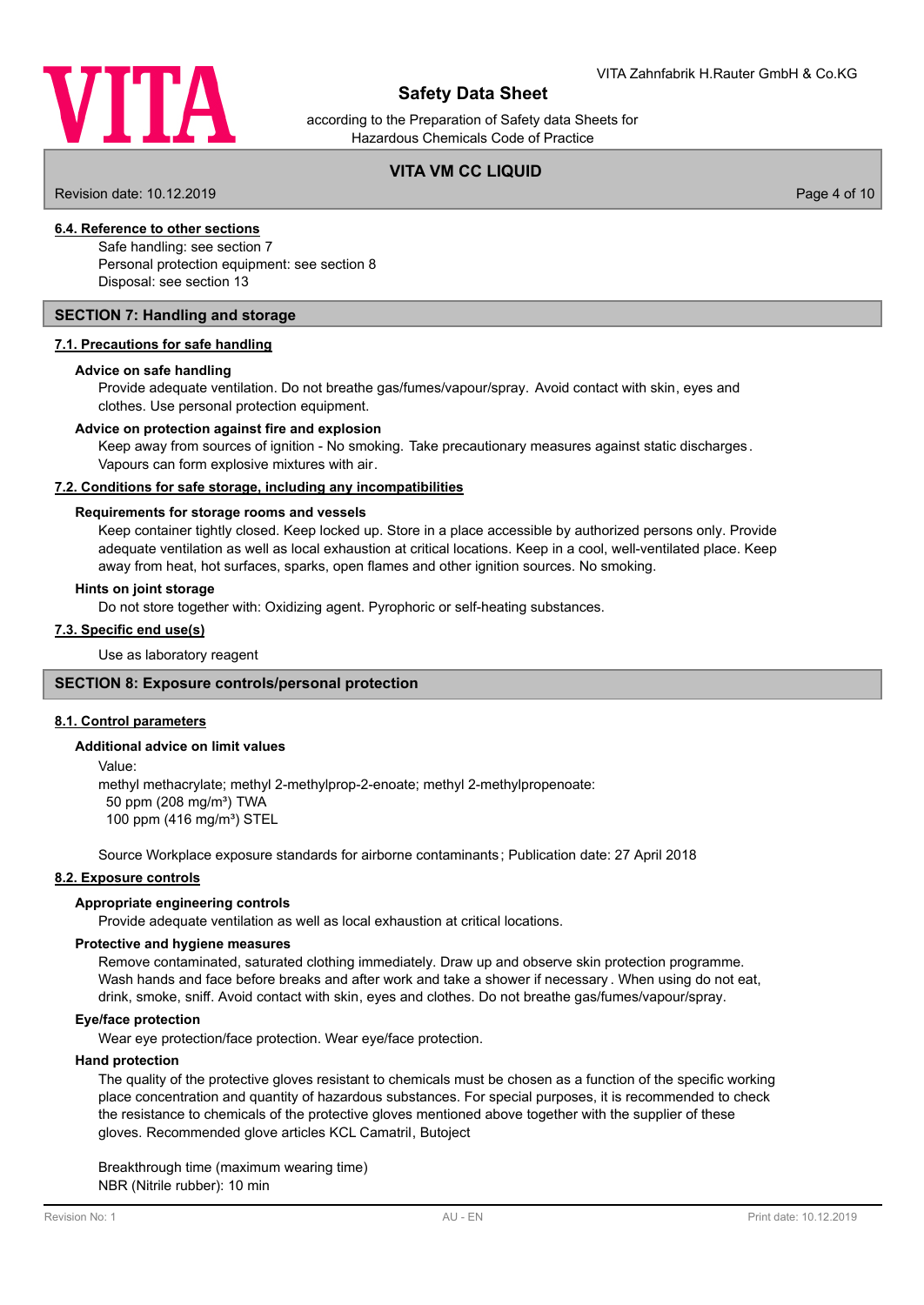

according to the Preparation of Safety data Sheets for Hazardous Chemicals Code of Practice

# **VITA VM CC LIQUID**

Revision date: 10.12.2019 **Page 5 of 10** 

Butyl caoutchouc (butyl rubber): 60 min

## **Skin protection**

Wear suitable protective clothing.

# **Respiratory protection**

In case of inadequate ventilation wear respiratory protection.

#### **Environmental exposure controls**

Do not allow uncontrolled discharge of product into the environment. Explosion risk.

# **SECTION 9: Physical and chemical properties**

### **9.1. Information on basic physical and chemical properties**

| Physical state:<br>Colour:<br>Odour:                                                                        | Liquid<br>colourless<br>characteristic |
|-------------------------------------------------------------------------------------------------------------|----------------------------------------|
| pH-Value:                                                                                                   | not determined                         |
| Changes in the physical state<br>Melting point:<br>Initial boiling point and boiling range:                 | not determined<br>93 °C                |
| Flash point:                                                                                                | $<$ 12 $^{\circ}$ C                    |
| <b>Flammability</b><br>Solid:<br>Gas:                                                                       | not applicable<br>not applicable       |
| <b>Explosive properties</b><br>The product is not: Explosive. Vapours may form explosive mixtures with air. |                                        |
| Lower explosion limits:<br>Upper explosion limits:                                                          | $2,1$ vol. %<br>12,5 vol. %            |
| Ignition temperature:                                                                                       | 430 °C                                 |
| <b>Auto-ignition temperature</b><br>Solid:<br>Gas:                                                          | not applicable<br>not applicable       |
| Decomposition temperature:                                                                                  | not determined                         |
| <b>Oxidizing properties</b><br>Not oxidising.                                                               |                                        |
| Vapour pressure:<br>(at 50 $°C$ )                                                                           | <= 1100 hPa                            |
| Vapour pressure:<br>(at 50 $°C$ )                                                                           | 64 hPa                                 |
| Density:                                                                                                    | not determined                         |
| Water solubility:                                                                                           | No                                     |
| Solubility in other solvents<br>not determined                                                              |                                        |
| Partition coefficient:                                                                                      | not determined                         |
| Viscosity / dynamic:                                                                                        | not determined                         |
| Viscosity / kinematic:                                                                                      | not determined                         |
| Vapour density:                                                                                             | not determined                         |
| Evaporation rate:                                                                                           | not determined                         |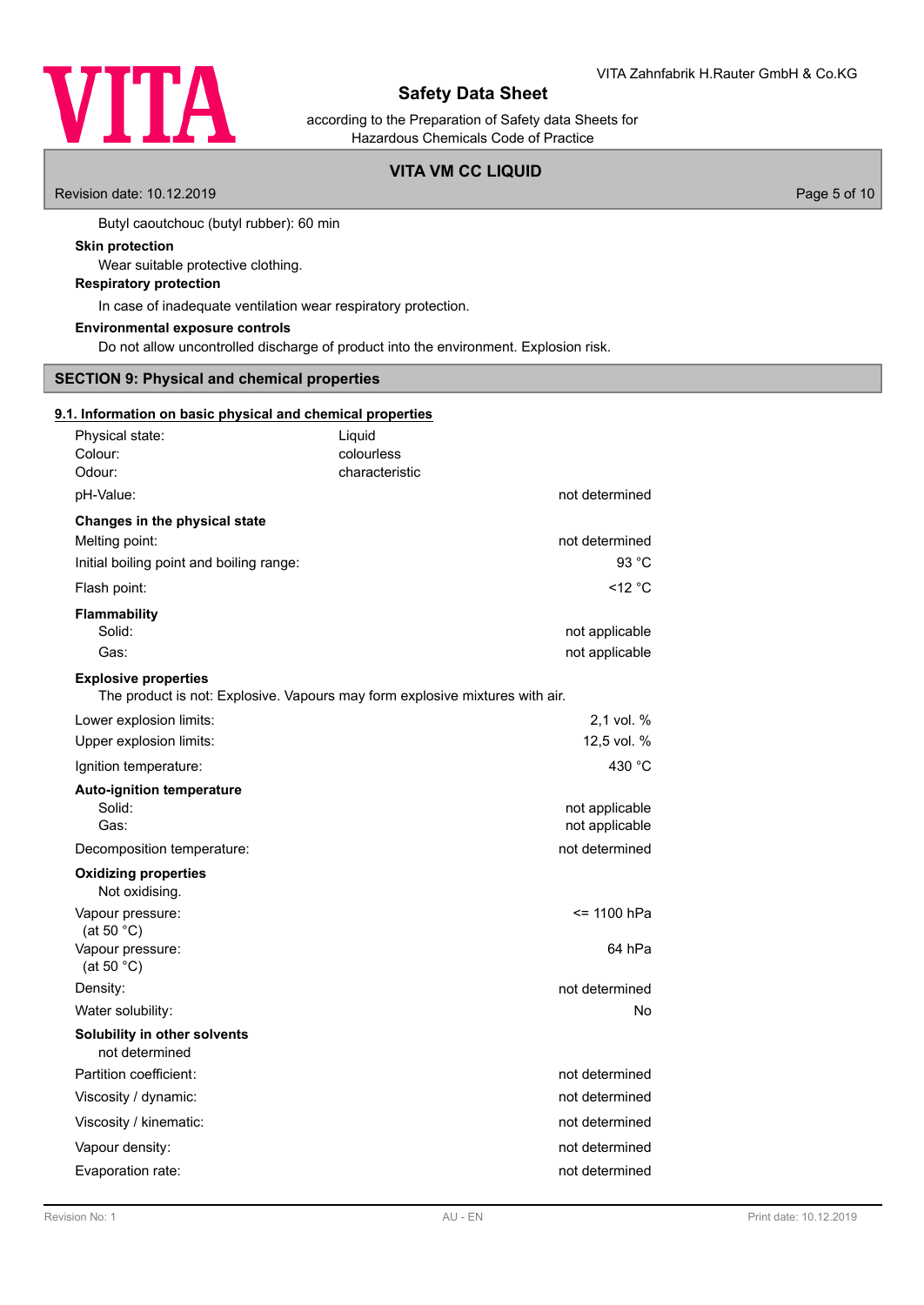

according to the Preparation of Safety data Sheets for Hazardous Chemicals Code of Practice

## **VITA VM CC LIQUID**

Revision date: 10.12.2019 Page 6 of 10

# **9.2. Other information**

Solid content: 0.0 %

Odour threshold: not determined

# **SECTION 10: Stability and reactivity**

## **10.1. Reactivity**

Highly flammable.

## **10.2. Chemical stability**

The product is stable under storage at normal ambient temperatures.

# **10.3. Possibility of hazardous reactions**

Vapours may form explosive mixtures with air.

#### **10.4. Conditions to avoid**

Keep away from sources of heat (e.g. hot surfaces), sparks and open flames.

### **10.5. Incompatible materials**

Oxidizing agent. Pyrophoric or self-heating substances.

# **10.6. Hazardous decomposition products**

Hazardous decomposition products formed under fire conditions.

## **SECTION 11: Toxicological information**

### **11.1. Information on toxicological effects**

#### **Acute toxicity**

Based on available data, the classification criteria are not met.

| CAS No    | <b>Chemical name</b>              |                                                                              |            |         |        |        |  |
|-----------|-----------------------------------|------------------------------------------------------------------------------|------------|---------|--------|--------|--|
|           | Exposure route                    | Dose                                                                         |            | Species | Source | Method |  |
| 80-62-6   |                                   | methyl methacrylate; methyl 2-methylprop-2-enoate; methyl 2-methylpropenoate |            |         |        |        |  |
|           | dermal                            | LD50<br>mg/kg                                                                | > 5000     |         |        |        |  |
| 97-90-5   | ethylene dimethacrylate           |                                                                              |            |         |        |        |  |
|           | dermal                            | LD <sub>50</sub><br>mg/kg                                                    | 3300       |         |        |        |  |
| 99-97-8   | N,N-dimethyl-p-toluidine          |                                                                              |            |         |        |        |  |
|           | oral                              | <b>ATE</b><br>mg/kg                                                          | 100        |         |        |        |  |
|           | dermal                            | LD <sub>50</sub><br>mg/kg                                                    | 1650       |         |        |        |  |
|           | inhalation vapour                 | <b>ATE</b>                                                                   | $3$ mg/l   |         |        |        |  |
|           | inhalation aerosol                | <b>ATE</b>                                                                   | $0,5$ mg/l |         |        |        |  |
| 2440-22-4 | 2-(2H-benzotriazol-2-yl)-p-cresol |                                                                              |            |         |        |        |  |
|           | dermal                            | LD <sub>50</sub><br>mg/kg                                                    | 2000       |         |        |        |  |
| 868-77-9  | 2-hydroxyethyl methacrylate       |                                                                              |            |         |        |        |  |
|           | oral                              | LD <sub>50</sub><br>mg/kg                                                    | 5050       | Rat     |        |        |  |

# **Irritation and corrosivity**

Causes skin irritation.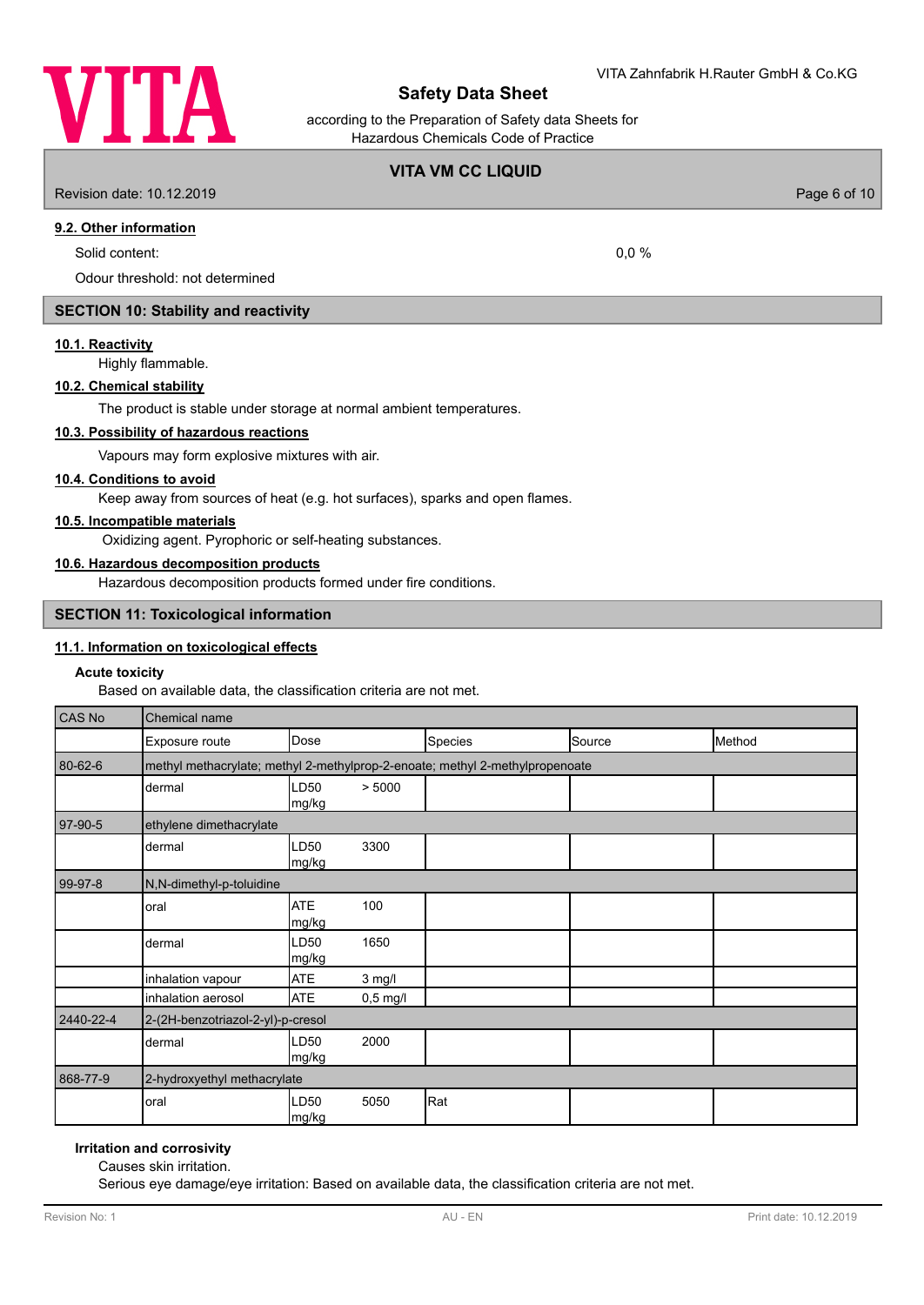

according to the Preparation of Safety data Sheets for Hazardous Chemicals Code of Practice

# **VITA VM CC LIQUID**

Revision date: 10.12.2019 **Page 7** of 10

## **Sensitising effects**

May cause an allergic skin reaction. (methyl methacrylate; methyl 2-methylprop-2-enoate; methyl 2-methylpropenoate; ethylene dimethacrylate; 2-(2H-benzotriazol-2-yl)-p-cresol; 2-hydroxyethyl methacrylate)

## **Carcinogenic/mutagenic/toxic effects for reproduction**

Based on available data, the classification criteria are not met.

### **STOT-single exposure**

May cause respiratory irritation. (methyl methacrylate; methyl 2-methylprop-2-enoate; methyl 2-methylpropenoate)

#### **STOT-repeated exposure**

May cause damage to organs through prolonged or repeated exposure. (N,N-dimethyl-p-toluidine)

#### **Aspiration hazard**

Based on available data, the classification criteria are not met.

# **SECTION 12: Ecological information**

### **12.1. Toxicity**

#### The product is not: Ecotoxic.

| CAS No   | <b>I</b> Chemical name      |      |          |  |                                 |         |                 |
|----------|-----------------------------|------|----------|--|---------------------------------|---------|-----------------|
|          | Aquatic toxicity            | Dose |          |  | $\vert$ [h] $\vert$ [d] Species | ISource | <b>I</b> Method |
| 868-77-9 | 2-hydroxyethyl methacrylate |      |          |  |                                 |         |                 |
|          | l Acute fish toxicitv       | LC50 | 227 mg/l |  | 96 h Pimephales promelas        |         |                 |

### **12.2. Persistence and degradability**

The product has not been tested.

### **12.3. Bioaccumulative potential**

The product has not been tested.

### **Partition coefficient n-octanol/water**

| CAS No          | <b>Chemical name</b>         | Loa<br>Pow |
|-----------------|------------------------------|------------|
| 868-77-9<br>7-9 | 12-hydroxyethyl methacrylate | 0.47       |

### **12.4. Mobility in soil**

The product has not been tested.

# **12.5. Other adverse effects**

No information available.

## **Further information**

Do not allow to enter into surface water or drains. Do not allow to enter into soil/subsoil.

## **SECTION 13: Disposal considerations**

### **13.1. Waste treatment methods**

### **Disposal recommendations**

Do not allow to enter into surface water or drains. Do not allow to enter into soil/subsoil. Dispose of waste according to applicable legislation.

### **Contaminated packaging**

Non-contaminated packages may be recycled. Handle contaminated packages in the same way as the substance itself.

# **Land transport (ADG)**

# **14.1. UN number:** UN 1247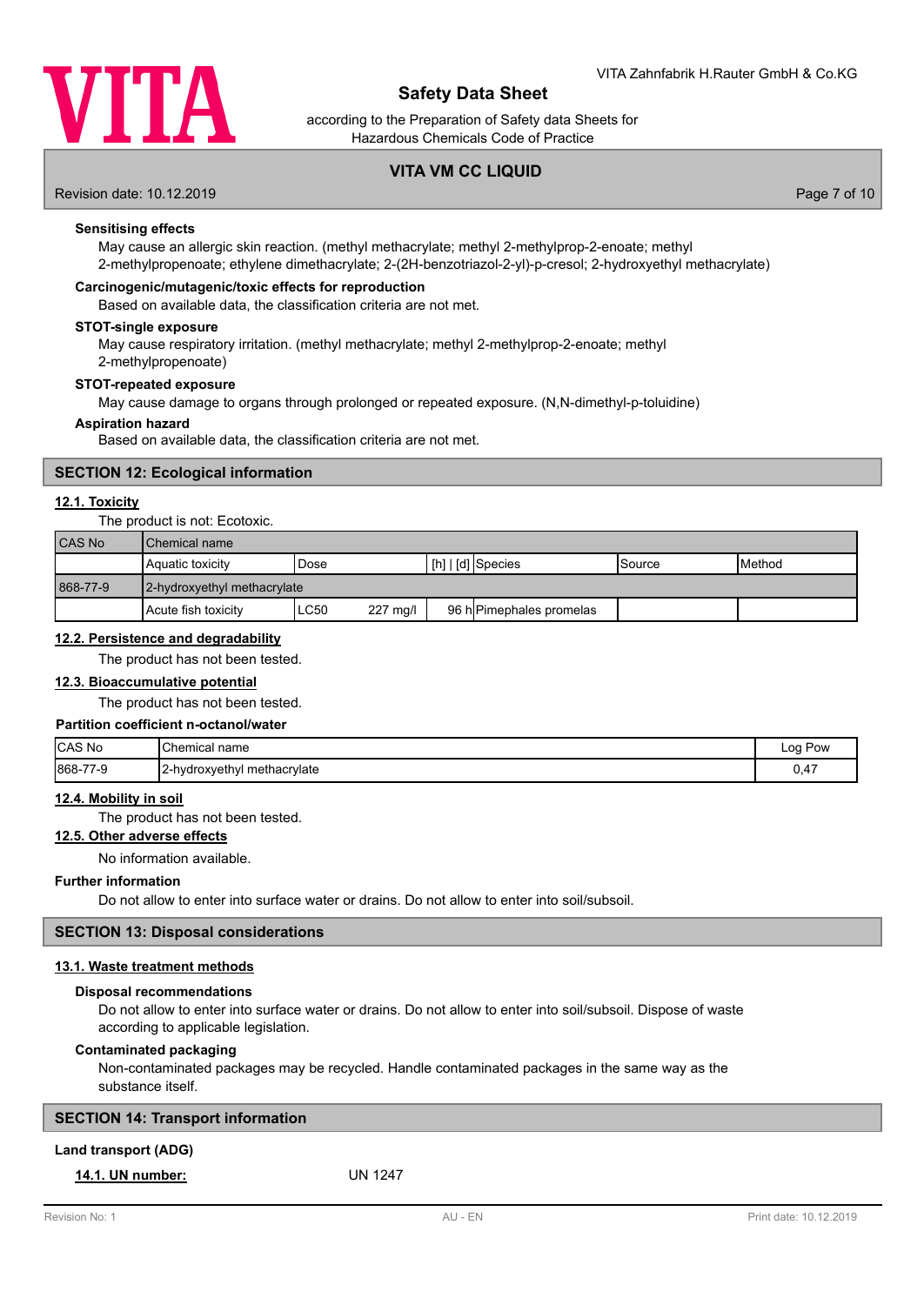

according to the Preparation of Safety data Sheets for Hazardous Chemicals Code of Practice

## **VITA VM CC LIQUID**

Revision date: 10.12.2019 **Page 8 of 10** 

| 14.2. UN proper shipping name:                                                             | METHYL METHACRYLATE MONOMER, STABILIZED                                                              |
|--------------------------------------------------------------------------------------------|------------------------------------------------------------------------------------------------------|
| 14.3. Transport hazard class(es):                                                          | 3                                                                                                    |
| 14.4. Packing group:                                                                       | Ш                                                                                                    |
| <b>Special Provisions:</b>                                                                 | 386                                                                                                  |
| Limited quantity:                                                                          | 1 <sub>L</sub>                                                                                       |
| Excepted quantity:                                                                         | E2                                                                                                   |
| Other applicable information (land transport)<br>HAZCHEM: 3YE                              |                                                                                                      |
| <b>Marine transport (IMDG)</b>                                                             |                                                                                                      |
| 14.1. UN number:                                                                           | <b>UN 1247</b>                                                                                       |
| 14.2. UN proper shipping name:                                                             | METHYL METHACRYLATE MONOMER, STABILIZED                                                              |
| 14.3. Transport hazard class(es):                                                          | 3                                                                                                    |
| 14.4. Packing group:                                                                       | Ш                                                                                                    |
| Hazard label:                                                                              | 3                                                                                                    |
| <b>Special Provisions:</b>                                                                 | 386                                                                                                  |
| Limited quantity:                                                                          | 1 <sub>L</sub>                                                                                       |
| Excepted quantity:                                                                         | E <sub>2</sub>                                                                                       |
| EmS:                                                                                       | $F-E$ , S-D                                                                                          |
| Air transport (ICAO-TI/IATA-DGR)                                                           |                                                                                                      |
| 14.1. UN number:                                                                           | <b>UN 1247</b>                                                                                       |
| 14.2. UN proper shipping name:                                                             | METHYL METHACRYLATE MONOMER, STABILIZED                                                              |
| 14.3. Transport hazard class(es):                                                          | 3                                                                                                    |
| 14.4. Packing group:                                                                       | Ш                                                                                                    |
| Hazard label:                                                                              | 3                                                                                                    |
| <b>Special Provisions:</b>                                                                 | A209                                                                                                 |
| Limited quantity Passenger:                                                                | 1 <sub>L</sub>                                                                                       |
| Passenger LQ:                                                                              | Y341                                                                                                 |
| Excepted quantity:                                                                         | E2                                                                                                   |
| IATA-packing instructions - Passenger:                                                     | 353                                                                                                  |
| IATA-max. quantity - Passenger:                                                            | 5L                                                                                                   |
| IATA-packing instructions - Cargo:                                                         | 364                                                                                                  |
| IATA-max. quantity - Cargo:                                                                | 60L                                                                                                  |
| 14.5. Environmental hazards                                                                |                                                                                                      |
| ENVIRONMENTALLY HAZARDOUS:                                                                 | no                                                                                                   |
| 14.6. Special precautions for user                                                         |                                                                                                      |
| Warning: Combustible liquid.                                                               |                                                                                                      |
| 14.7. Transport in bulk according to Annex II of Marpol and the IBC Code<br>not applicable |                                                                                                      |
|                                                                                            |                                                                                                      |
| <b>SECTION 15: Regulatory information</b>                                                  |                                                                                                      |
|                                                                                            | 15.1. Safety, health and environmental regulations/legislation specific for the substance or mixture |
| National regulatory information                                                            |                                                                                                      |
| <b>Additional information</b>                                                              |                                                                                                      |
| AICS:                                                                                      |                                                                                                      |
| 2-Hydroxy-4-methoxy benzophenone: Yes.                                                     |                                                                                                      |
|                                                                                            |                                                                                                      |
|                                                                                            |                                                                                                      |

2-hydroxyethyl methacrylate: Yes.

ľ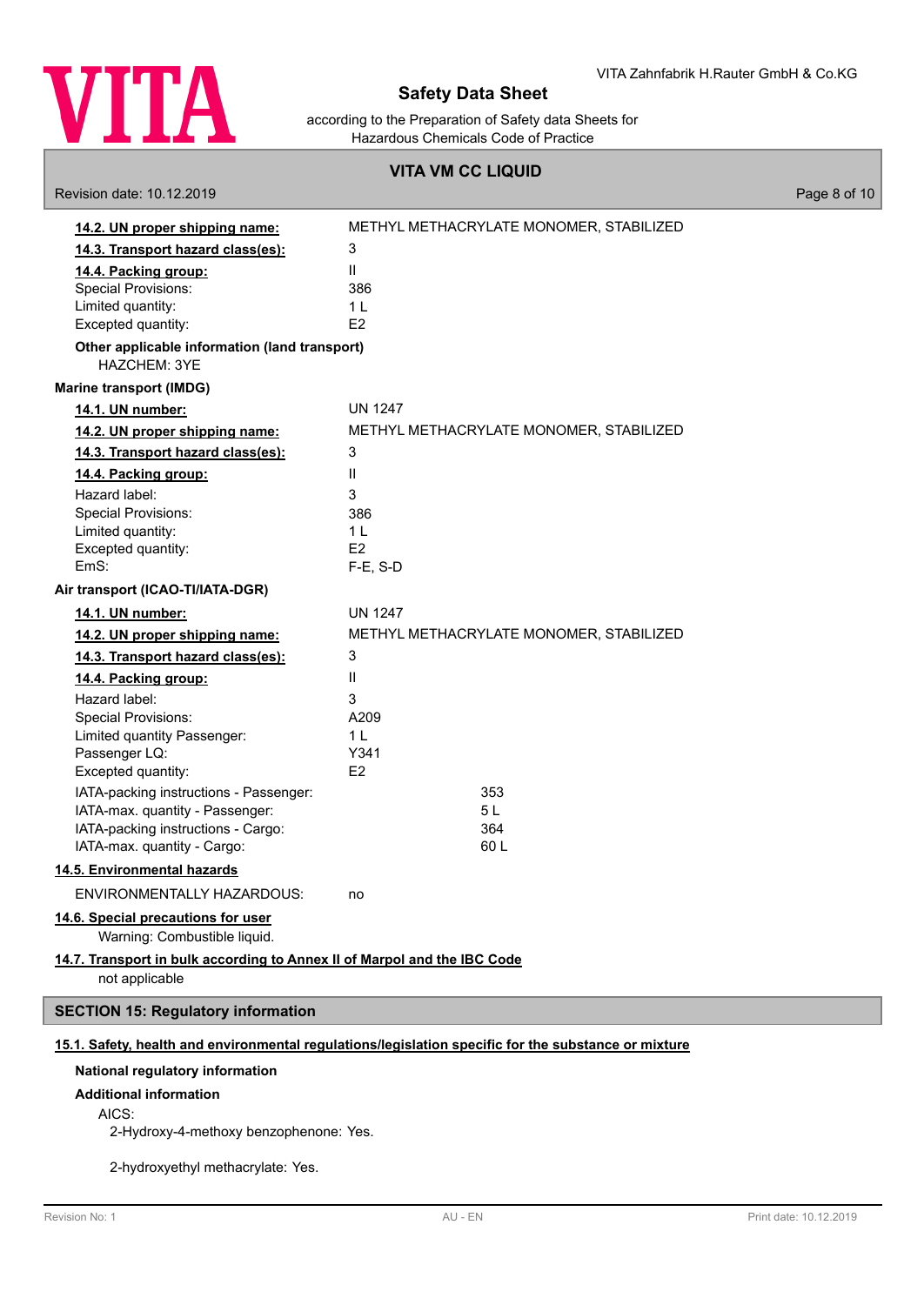

according to the Preparation of Safety data Sheets for Hazardous Chemicals Code of Practice

# **VITA VM CC LIQUID**

Revision date: 10.12.2019 Page 9 of 10

2-(2H-benzotriazol-2-yl)-p-cresol: Yes.

N,N-dimethyl-p-toluidine: Yes.

ethylene dimethacrylate: Yes.

methyl methacrylate; methyl 2-methylprop-2-enoate; methyl 2-methylpropenoate: Yes.

### SUSMP:

2-Hydroxy-4-methoxy benzophenone: No.

2-hydroxyethyl methacrylate: No.

2-(2H-benzotriazol-2-yl)-p-cresol: No.

N,N-dimethyl-p-toluidine: Yes.

ethylene dimethacrylate: No.

methyl methacrylate; methyl 2-methylprop-2-enoate; methyl 2-methylpropenoate: Yes.

#### **SECTION 16: Other information**

### **Abbreviations and acronyms**

ACGIH: American Conference of Governmental Industrial Hygienists ADG: Australian Dangerous Goods AICS: Australian Inventory of Chemical Substances ICAO: International Civil Aviation Organization IMDG: International Maritime Code for Dangerous Goods IATA: International Air Transport Association GHS: Globally Harmonized System of Classification and Labelling of Chemicals CAS: Chemical Abstracts Service STEL: Short-term exposure limit TWA: time-weighted average TI: Technical Instructions DGR: Dangerous Goods Regulations UN: United Nations ATE: Acute toxicity estimate LC50: Lethal concentration, 50% LD50: Lethal dose, 50% LL50: Lethal loading, 50% EL50: Effect loading, 50% EC50: Effective Concentration 50% ErC50: Effective Concentration 50%, growth rate NOEC: No Observed Effect Concentration BCF: Bio-concentration factor MARPOL: International Convention for the Prevention of Marine Pollution from Ships IBC: Intermediate Bulk Container VOC: Volatile Organic Compounds SUSMP: Standard for the Uniform Scheduling of Medicines and Poisons

## **Further Information**

The information is based on the present level of our knowledge. It does not, however, give assurance of product properties and establishes no contract legal rights. The receiver of our product is singularly responsible for adhering to existing laws and regulations.